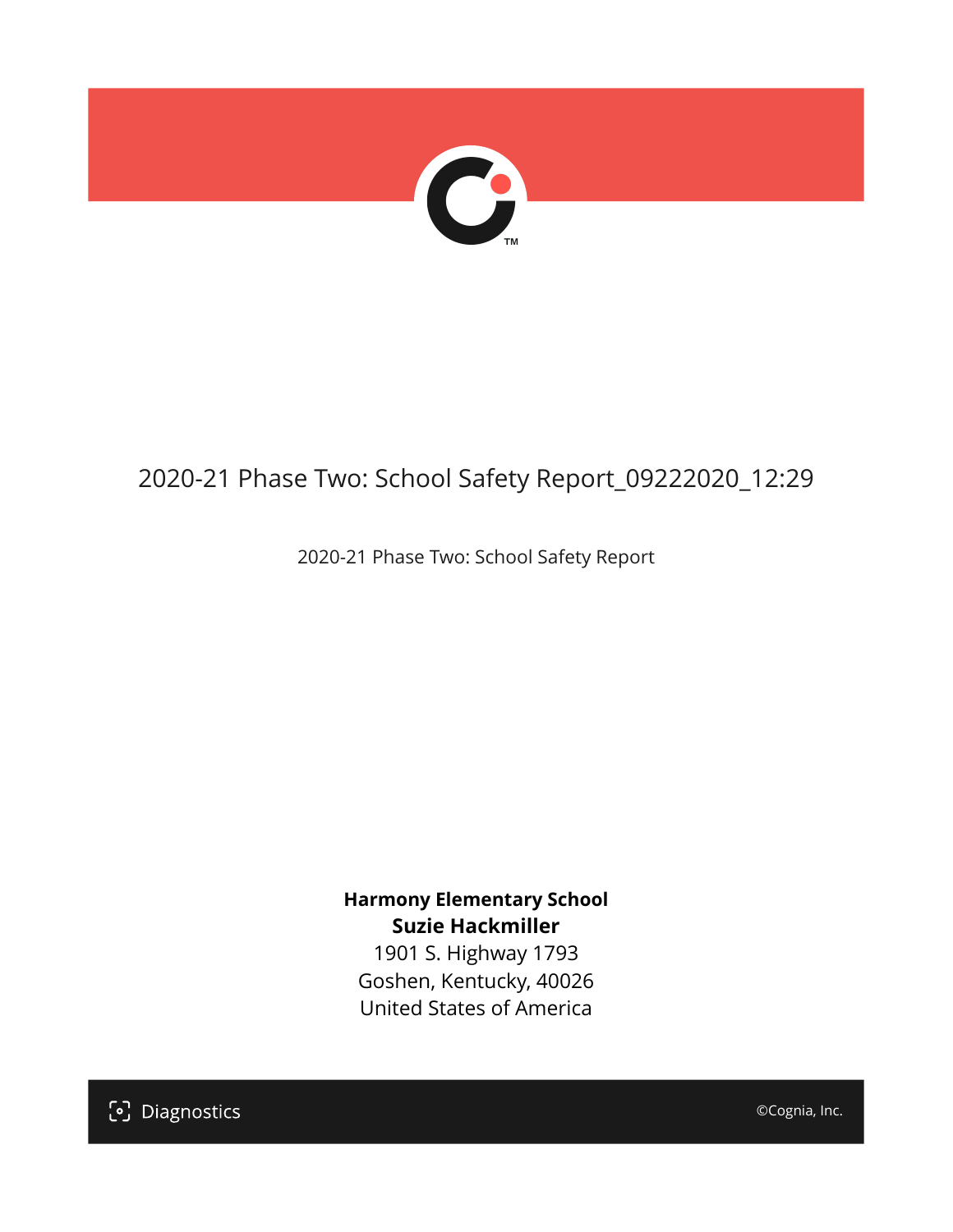#### **Table of Contents**

| 2020-21 Phase Two: School Safety Report                                    |   |
|----------------------------------------------------------------------------|---|
| School Safety Diagnostic for Schools                                       | Δ |
| Questions Related to the Adoption and Implementation of the Emergency Plan |   |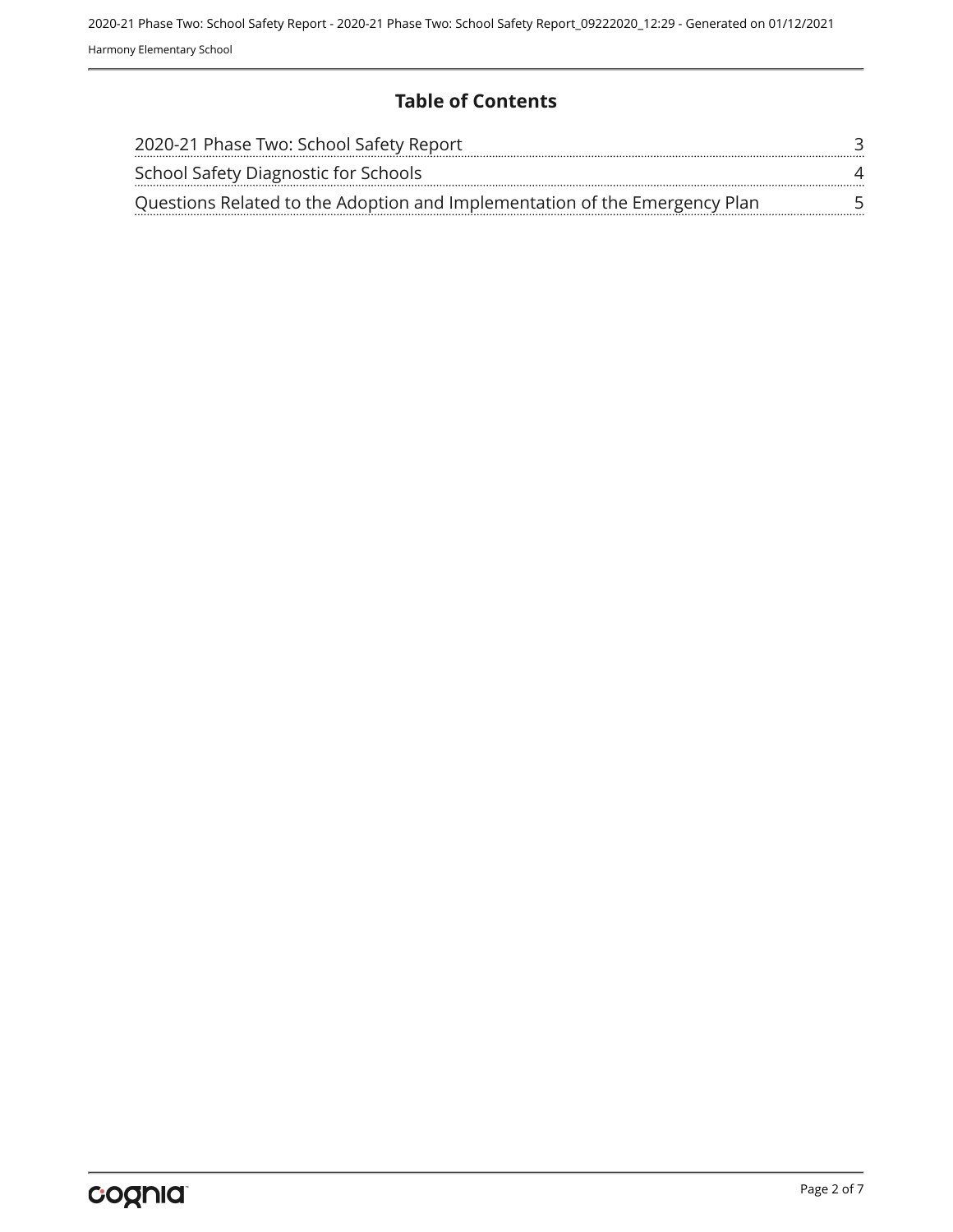2020-21 Phase Two: School Safety Report - 2020-21 Phase Two: School Safety Report\_09222020\_12:29 - Generated on 01/12/2021 Harmony Elementary School

# <span id="page-2-0"></span>**2020-21 Phase Two: School Safety Report**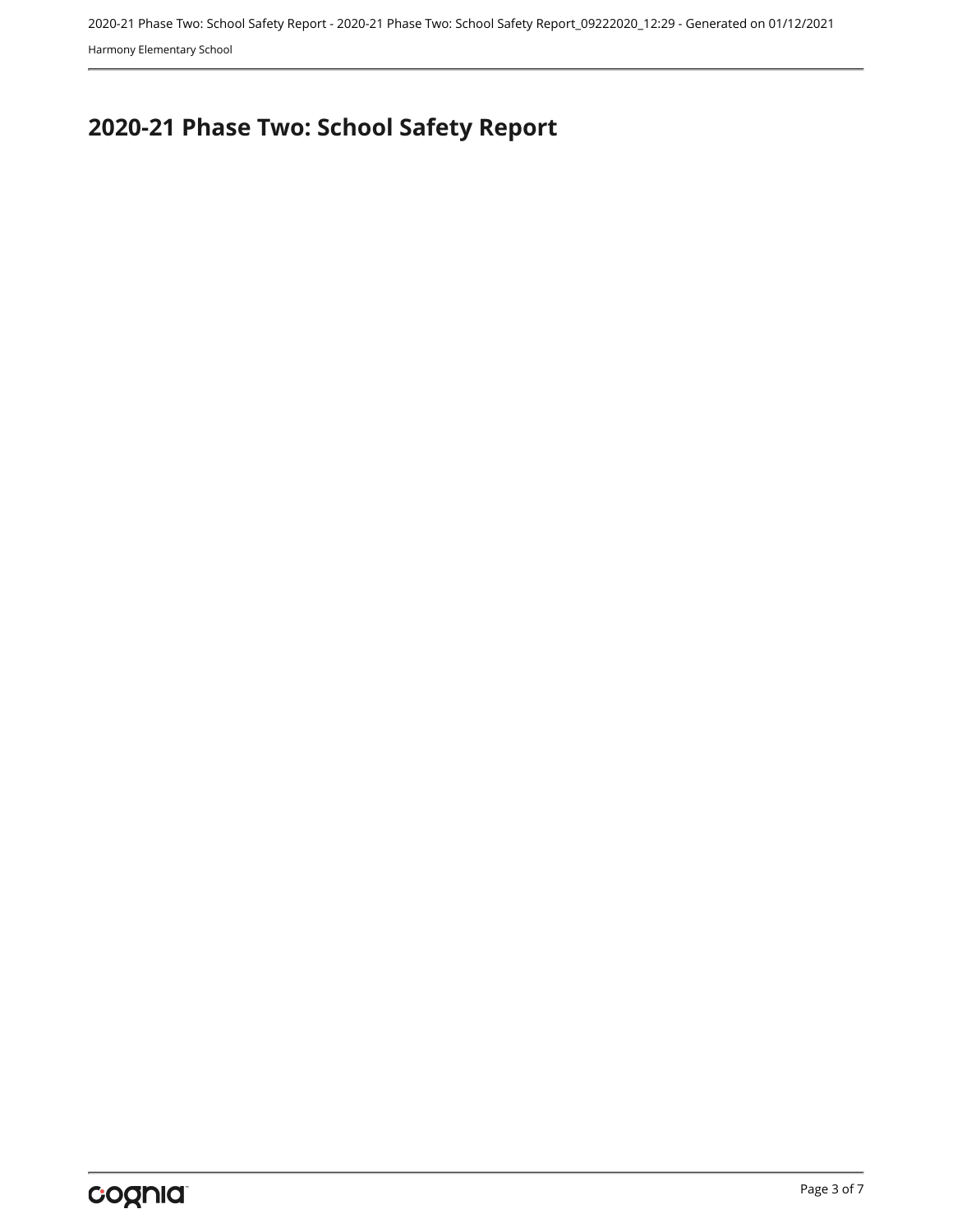### <span id="page-3-0"></span>**School Safety Diagnostic for Schools**

Pursuant to KRS 158.162, the local board of education shall require the school council or, if none exists, the principal in each school to adopt an emergency plan that must be utilized in case of fire, severe weather, earthquake, or a building lockdown and that: establishes evacuation routes; identifies the best available severe weather zones; develops earthquake protocols for students; and, develops and adheres to practices controlling access to the school building. The emergency plan shall be annually reviewed by the council, principal, and first responders and revised as needed.

In addition to the emergency plan requirements in KRS 158.162, KRS 158.164 requires the local board of education to direct the school council or, if none exists, the principal in each school to establish procedures to perform a building lockdown and to invite local law enforcement to assist in establishing lockdown procedures.

KRS 158.162 also requires the emergency plan be discussed with all school staff prior to the first instructional day of the school year and provided, along with a diagram of the facility, to appropriate first responders. Further, the principal in each school shall conduct, at a minimum, the following emergency response drills within the first 30 instructional days of the school year and again during the month of January: one severe weather drill, one earthquake drill, and one lockdown drill. In addition, required fire drills shall be conducted according to administrative regulations promulgated by the Department of Housing, Buildings and Construction.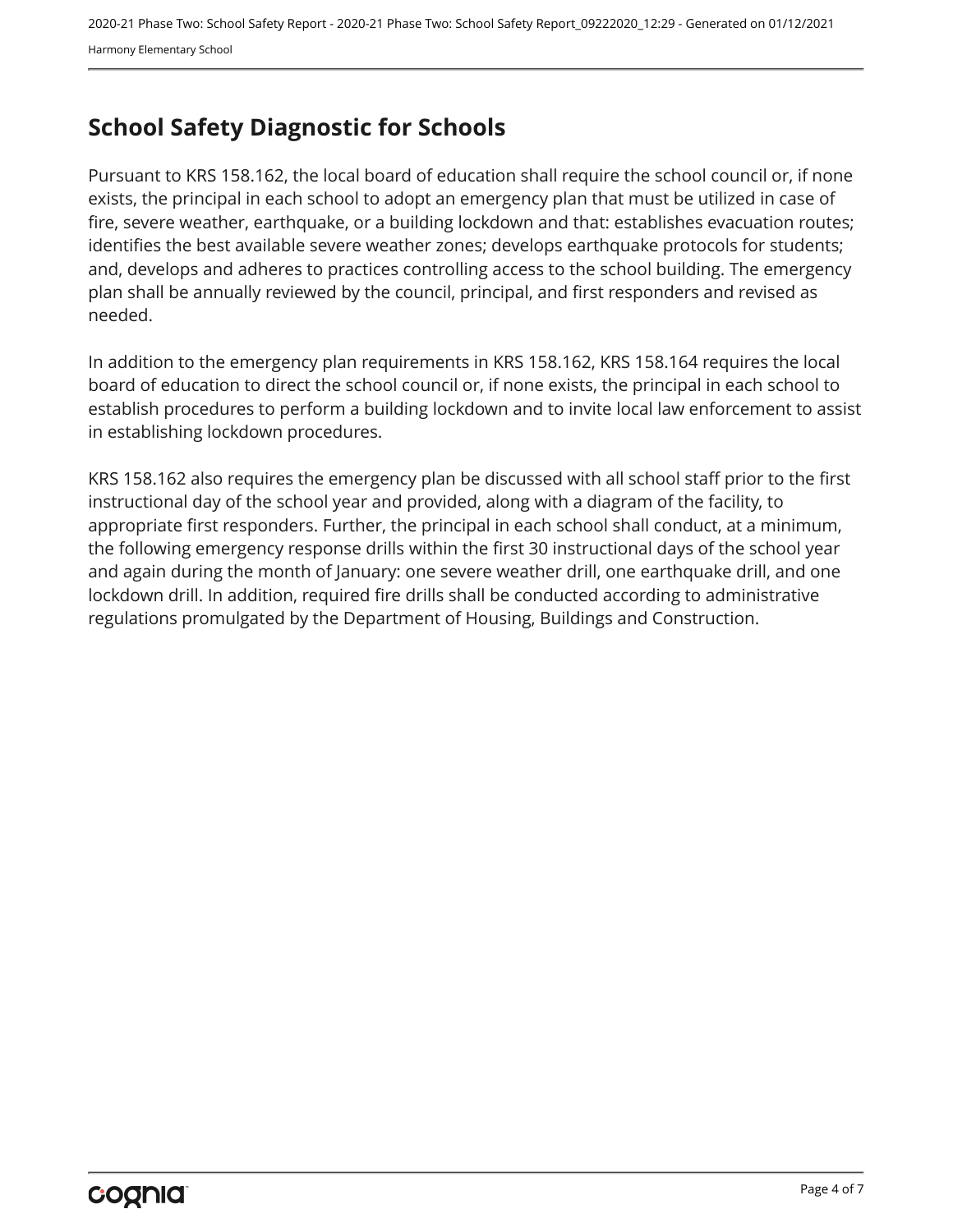#### <span id="page-4-0"></span>**Questions Related to the Adoption and Implementation of the Emergency Plan**

1. Has the school council or, where applicable, principal adopted an emergency plan in accordance with local board policy and in compliance with the specifications in KRS 158.162(3)?

*If the answer is "no", please explain in the comment box. Please note that Senate Bill 1 (2019) amended KRS 158.162(3)(d) to require, for example, classroom doors remain closed and locked during instructional time as well as classroom doors with windows be equipped with material to quickly cover the window during a building lockdown. Schools are encouraged to comply with these changes as soon as practicable but, if needed, have until July 1, 2022 to fully implement. Accordingly, failure to comply with KRS 158.162(3)(d), as amended, should not be reported herein until the 2022-2023 school year and beyond.*

Yes

2. Has the school provided local first responders with a copy of the school's emergency plan along with a diagram of the school as required by KRS 158.162(2)(b)?

*If the answer is "no", please explain in the comment box.*

Yes

3. Has the school posted primary and secondary evacuation routes in each room by any doorway used for evacuation as required by KRS 158.162(3)(a)?

*If the answer is "no", please explain in the comment box.*

Yes

4. Has the school posted the location of severe weather safe zones in each room as required by KRS 158.162(3)(b)?

*If the answer is "no", please explain in the comment box.*

Yes

5. Was the school's emergency plan reviewed following the end of the prior school year by the school council, principal, and first responders and revised as needed as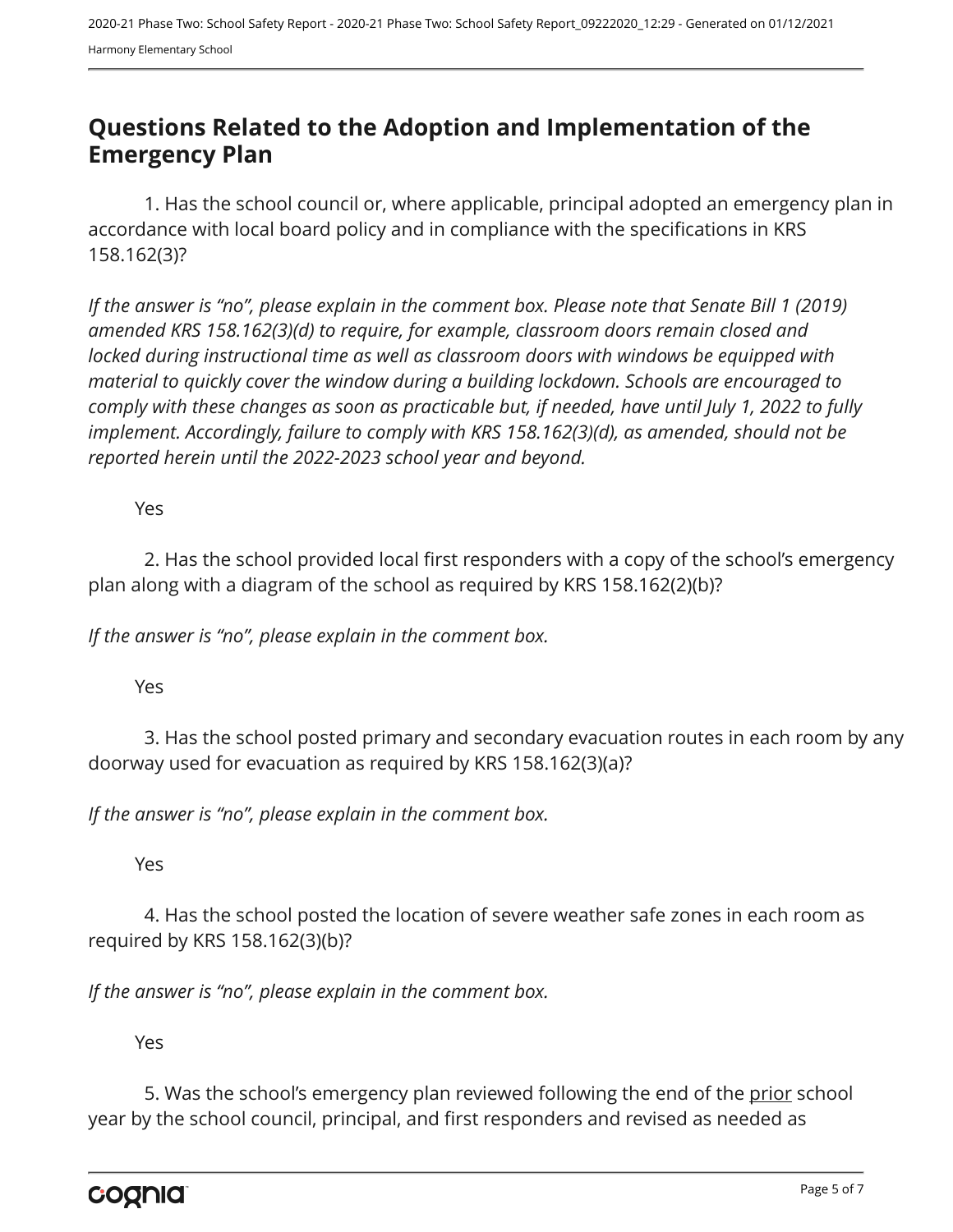required by KRS 158.162(2)(c)?

*Please provide the most recent date of review/revision of the school's emergency plan in the district in the comment box. If the answer is "no", please explain in the comment box.* 

Yes 9-21-20

6. Did the principal discuss the emergency plan with **all** school staff prior to the first instructional day of the current school year and appropriately document the time and date of such discussion as required by KRS 158.162(2)(d)?

*Please provide the date the school completed this discussion in the comment box. If the answer is "no", please explain in the comment box.*

Yes 9-15-20

7. During the first 30 instructional days of the current school year, did the principal conduct at least one severe weather drill, one earthquake drill, and one lockdown drill as required by KRS 158.162(5)?

*If the answer is "no", please explain in the comment box.*

Yes

8. During the month of January during the prior school year, did the principal conduct at least one severe weather drill, one earthquake drill, and one lockdown drill as required by KRS 158.162(5)?

*If the answer is "no", please explain in the comment box.*

Yes

9. Over the immediately preceding twelve months, did each school within the district conduct fire drills in accordance with administrative regulations promulgated by the Department of Housing, Buildings and Construction as required by KRS 158.162(5)?

*If all schools in the district did NOT meet the requirement, respond "no" and please explain further in the comment box.* 

Yes